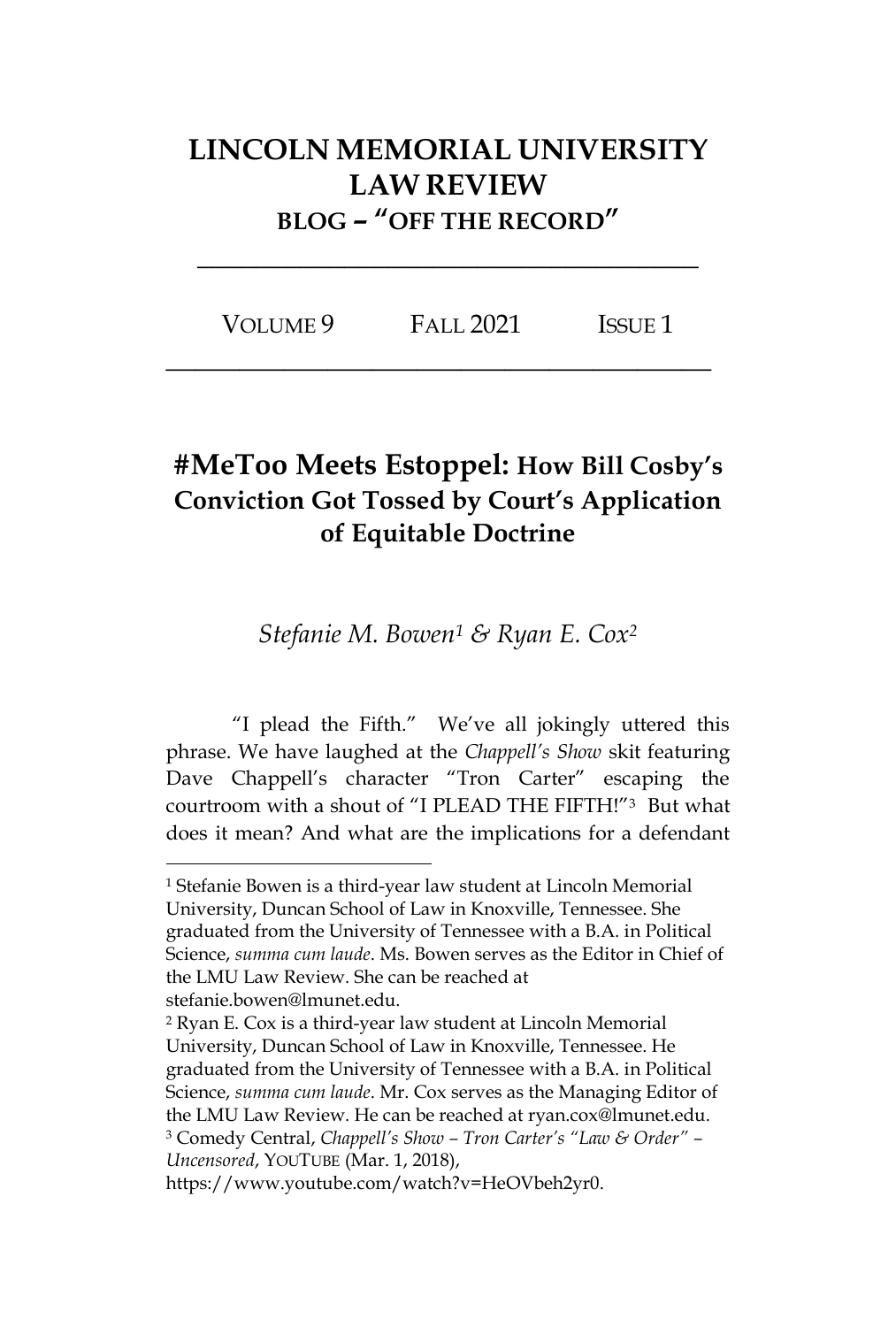when a governmental office negotiates immunity from prosecution in exchange for incriminating testimony?

Recently, Bill Cosby walked from a Pennsylvania prison a free man to the shock and chagrin of many. The trial centered on allegations made by one woman, Andrea Constand, who accused Cosby of assault in 2004.<sup>4</sup> In 2005, Ms. Constand approached the Montgomery County prosecutor about Cosby's advancements toward her at various times between 2002 and 2004. <sup>5</sup> Evaluating the case, District Attorney Bruce Castor determined that the inconsistencies, lack of corroboration, and diminished reliability of the evidence would make the case difficult to win. <sup>6</sup> Instead, Castor suggested that a positive outcome for Ms. Constand may lie in a civil judgment. "[A]s the sovereign," he offered Cosby, in exchange for his testimony in a civil trial, immunity from prosecution.<sup>7</sup>

The agreement was memorialized not in a traditional proffer letter but a press release, signed by D.A. Castor. <sup>8</sup> The civil trial settled for \$3.38 million and remained under seal until 2015. <sup>9</sup> Before the settlement, Cosby admitted in four separate depositions that he obtained Quaaludes to use on women with whom he wanted to have sex.<sup>10</sup>

Although Castor remained true to his promise in the press release and declined to charge Cosby, his successor, D.A. Risa Ferman, reopened the investigation in 2015, upon the unsealing of the civil trial records.<sup>11</sup> After the new D.A. brought charges against Cosby, Cosby moved for habeas corpus relief seeking dismissal of the criminal charges based on D.A. Castor's agreement not to prosecute.<sup>12</sup>

<sup>4</sup> Commonwealth v. Cosby, 2021 Pa. LEXIS 2761, \*1 (Penn. 2021).

<sup>5</sup> *Id.* at \*3-6*.* 

<sup>6</sup> *Id*. at \*13-14.

<sup>7</sup> *Id*. at \*15.

<sup>8</sup> *Id*. at \*17-21, \*29.

<sup>9</sup> *Id*. at \*24.

<sup>10</sup> *Id*.

<sup>11</sup> *Id*. at \*25.

<sup>12</sup> *Id*. at \*31.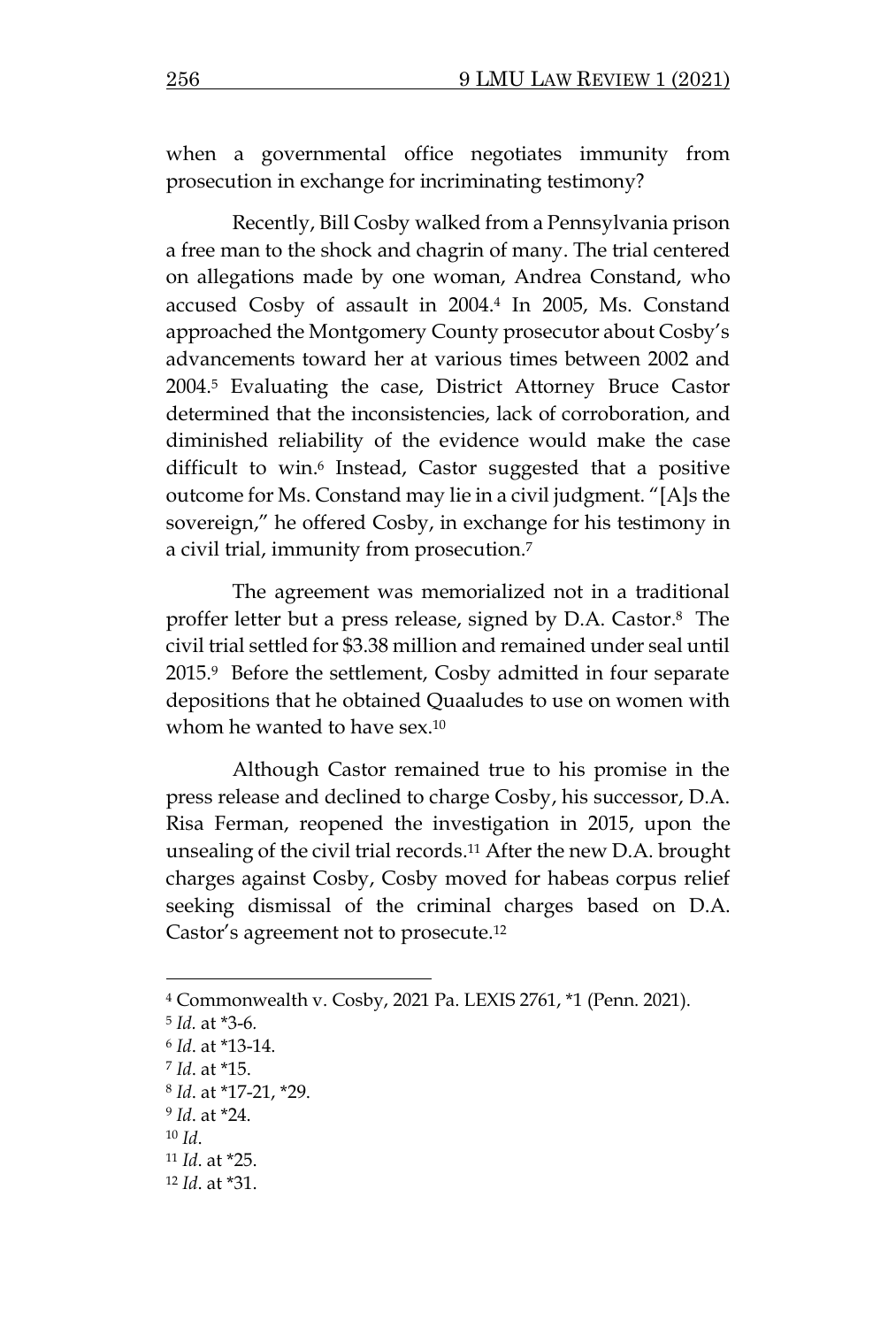The trial court denied the motion, finding no agreement and failure to follow strict statutory requirements, creating "an incomplete and unauthorized contemplation of transactional immunity."<sup>13</sup>

The criminal trial began in April of 2018 after "a number" of women (60) <sup>14</sup> accused Cosby of drugging and sexually assaulting them.<sup>15</sup> The trial resulted in a conviction on three counts of aggravated incident assault, with the court imposing a sentence of three to 10 years.16 On appeal of his conviction, the Superior Court of Pennsylvania explicitly held that "Cosby failed to cite sufficient authority to establish that a prosecution may be barred under a promissory estoppel theory."<sup>17</sup>

In June 2021, the state's high court reversed the decision and ruled that Cosby was wrongly convicted of the assault charges. The Pennsylvania Supreme Court held that using Cosby's testimony from a civil trial to convict him in a later criminal proceeding violated his Fifth Amendment rights. <sup>18</sup> A prosecutor promised not to pursue a criminal case and Cosby relied on that promise—to his detriment.

If this all seems like a first-year Contracts class—a proffer of immunity, a dispute about whether a statement in the newspaper constitutes a written agreement, a purported acceptance, and detrimental reliance—you are right. If you are surprised, perhaps you should not be. Traditional principles of contract law govern many areas of criminal law, including plea agreements and, more recently, proffers of immunity. 19

<sup>13</sup> *Id*. at \*50.

<sup>14</sup> Sydney Ember and Matt Stevens, '*Overwhelmed and Devastated': Cosby's Accusers on Decision to Free Him*, N.Y. TIMES (June 30, 2021), available at https://www.nytimes.com/2021/06/30/arts/ television/cosby-accusers-react.html.

<sup>15</sup> Cosby, 2021 Pa. LEXIS at \*56.

<sup>16</sup> *Id*. at \*69.

<sup>17</sup> *Id*. at \*77.

<sup>18</sup> *Id*. at \*129-30.

<sup>19</sup> United States v. Robinson, 924 F.2d 612, 613 (6th Cir. 1991).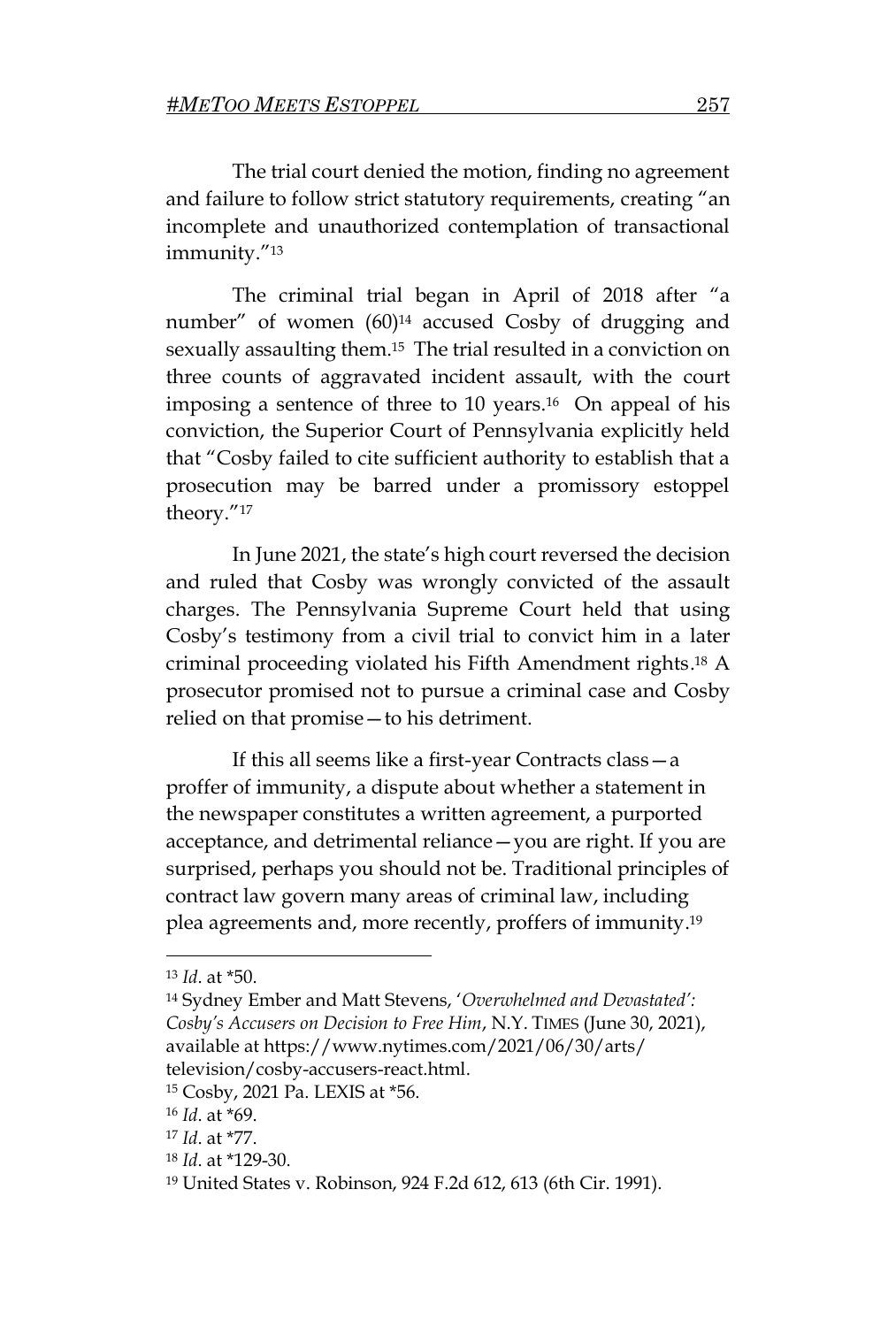Thus, an offer of immunity functions much like any other offer in the law of contracts. A person who relies on an offer, and in doing so gives up the valuable privilege against selfincrimination, may successfully use the equitable doctrine of promissory estoppel in a criminal proceeding to prevent the statement's use. But how? And why?

The "how" begins with the Fifth Amendment to the United States Constitution, which protects an individual against self-incrimination. <sup>20</sup> In other words, the privilege gives an individual the right to refuse to answer any questions or make any statements that could be used in a criminal proceeding to help establish that the person committed a crime.21 A person may exercise the privilege in many settings including criminal cases, civil cases, administrative hearings, and investigations.22 The privilege may be invoked whenever a person has a reasonable fear that providing truthful testimony might incriminate him in a future criminal proceeding.23 The court determines whether the privilege is justified, given the situation.<sup>24</sup>

Sometimes, however, a prosecutor wants to compel an individual to testify or provide a potentially incriminating statement. <sup>25</sup> Perhaps there is another, more culpable person to prosecute, or, like Bill Cosby's case26, an accompanying civil action offers a meaningful outcome to the victim. In the face of the Fifth Amendment privilege against self-incrimination, prosecutors, and district attorneys have a powerful tool to obtain desired statements that may implicate criminal activity: immunity. Proffers of immunity, at the federal level, almost always reduced to a letter, are common practice to obtain useful

<sup>20</sup> U.S. CONST. amend. V.

<sup>21</sup> Braswell v. United States, 487 U.S. 99, 109 (1988).

<sup>22</sup> United States v. Balsys, 524 U.S. 666, 672 (1998).

<sup>23</sup> Kastigar v. United States, 406 U.S. 441, 444 (1972).

<sup>24</sup> United States v. Redhead, 194 F. App'x 234, 236 (5th Cir. 2006)

<sup>(</sup>citing Hoffman v. United States, 341, U.S. 479, 486-87 (1951)).

<sup>25</sup> United States v. Pelletier, 898 F.2d 297, 301 (2d Cir. 1990).

<sup>26</sup> *Cosby,* 2021 Pa. LEXIS at \*14.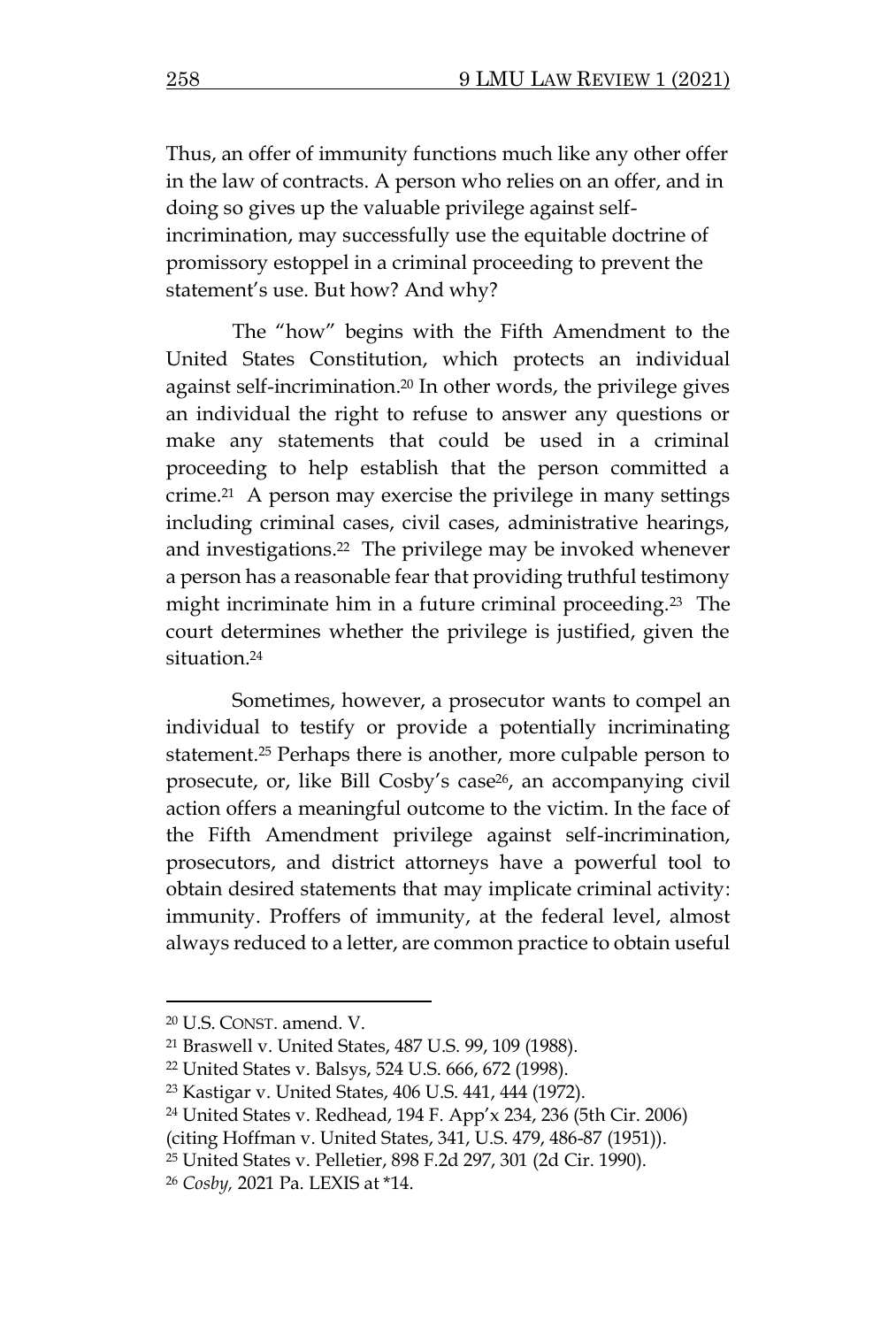statements that are potentially incriminating. <sup>27</sup> Proffers of immunity protect the individual from criminal prosecution but can be used against a witness in other settings. <sup>28</sup> They can be used in proceedings to consider revocations of licenses to practice professions or to convict in the "court of public opinion."<sup>29</sup> To be sure, the risks and rewards of immunity are several—for both promisor and promisee. The promisor is giving up the ability to use the statement in a prosecution—and sometimes is giving up the right to prosecute entirely. The promisee is waiving a constitutional right—the right against self-incrimination—in exchange for a lighter sentence, probation, or even liability in a civil case.

There are multiple forms of immunity, and each comes with its own "reward."<sup>30</sup> The government may offer transactional immunity or derivative use-immunity. Derivative use immunity covers the same ground as the Fifth Amendment, preventing a prosecutor from using the immunized statement directly against an individual witness or using information indirectly ascertained from said statement against the witness. 31

Transactional immunity, sometimes called blanket immunity, exceeds the confines of the Fifth Amendment, and grants complete immunity for any transactions revealed in the testimony, even if the government finds independent evidence that the witness committed the crime. <sup>32</sup> Transactional immunity is only available to state proceedings—the federal statute 18 U.S.C. § 6002 makes no provision for transactional immunity. Transactional immunity is the most expansive, and most

<sup>27</sup> *Kastigar*, 406 U.S. at 447.

<sup>28</sup> *Id*.

<sup>29</sup> *Id.* 

<sup>30</sup> McKissic v. Birkett, 200 F. App'x 463, 466 (6th Cir. 2006).

<sup>31</sup> *Kastigar*, 406 U.S. at 453.

<sup>32</sup> *See, e.g.*, United States v. Fitch*,* 964 F.2d 571, 575-76 (6th Cir. 1992)

<sup>(</sup>"Transactional immunity is full immunity from prosecution for any offense to which the testimony relates," and it "prohibits the government from prosecuting the defendant at any time with respect to incriminating matters that the witness disclosed.").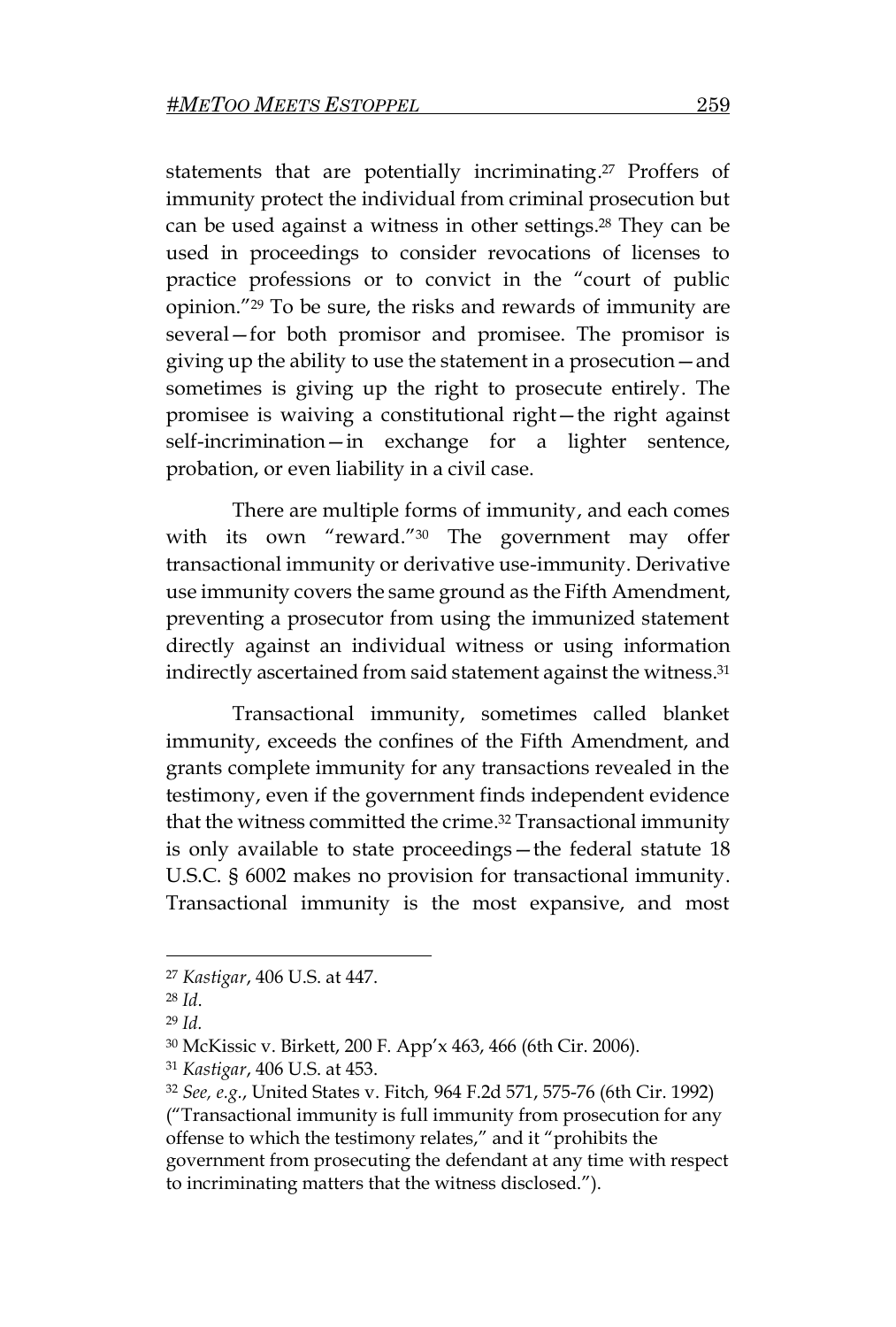valuable, form of immunity for those who may incriminate themselves with testimony in another proceeding. A prosecutor is proposing an agreement. In exchange for truthful (but selfincriminating) testimony, the defendant will not be prosecuted, no matter what other evidence may be discovered.

Of course, the promise may have conditions precedent or conditions of performance. An individual must promise to give not just testimony but *truthful* testimony in the exchange. 33 Failure to perform can cause a breach, leading to many consequences including the use of statements against the offending person's interests. <sup>34</sup> Still, due process demands a full performance by a promisee should result in the full performance by the promisor also—immunity, in the manner contemplated in the agreement. 35

To say the least, any offer of immunity, whether transactional or derivative-use, requires careful consideration. A promisee must rely on the promisor, and in that reliance he or she must give up one of the most important privileges provided in the United States Constitution—the privilege against self-incrimination. In this way, it is a binding contract, pledging a promise to perform in exchange for something of value. 36

So where does promissory estoppel play in?

"A promise which the promisor should reasonably expect to induce action or forbearance on the part of the promisee . . . and which does induce such action or forbearance is binding if injustice can be avoided only by enforcement of the promise."<sup>37</sup>

<sup>33</sup>*Fitch,* 964 F.2d at 574 (describing the terms of an immunity agreement governing the determination of whether a breach occurred).

<sup>34</sup> *Id*.

<sup>35</sup> *Fitch,* 964 F.2d at 576.

<sup>36</sup> United States v. Brown, 801 F.2d 352, 354 (8th Cir. 1986).

<sup>37</sup> RESTATEMENT (SECOND) OF CONTRACTS § 90(1) (AM. LAW INST. 1981).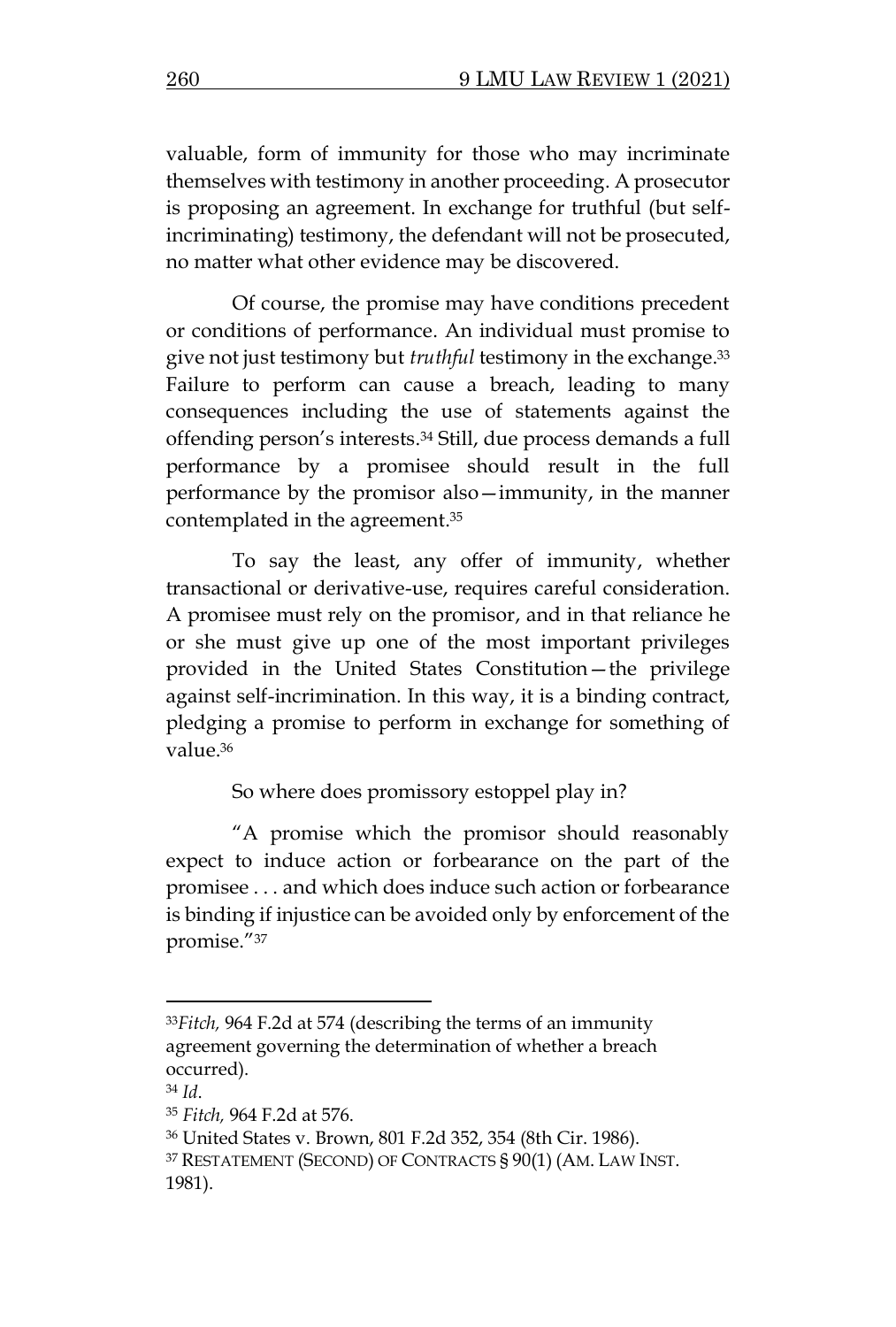Anyone who has ever read a Restatement then inevitably asks himself or herself: "So, what did that mean?" This article shall strive to answer the question.

At the risk of oversimplification, promissory estoppel has three elements: (1) a promise that the promisor reasonably expects to induce action or inaction, (2) actual action or inaction by the person to whom the promise was made, and (3) that injustice can *only* be avoided by enforcement of the promise. Let us take the elements, often dubbed foreseeability, detrimentality, and avoidability, in turn.

The first element requires that the person making the promise, the promisor, have been able to reasonably foresee the reliance on his promise by the person to whom the promise was made, the promisee. The promisor is affected only by the reliance that he does or should foresee.<sup>38</sup> Second is the requirement that the promisee have *actually* relied on the promise made in the first element to his own detriment. If the promisee relies on the promise made, be it through action or inaction, and the failure to carry through on the promise would harm the relying party, then the only question left is on the satisfaction of the third element. If the detrimental reliance of the promisee can be mitigated through another means, promissory estoppel is unnecessary and unavailable to him; yet, if injustice can be avoided only by enforcing the promise against its maker, courts employ the equitable doctrine of promissory estoppel.

As then-Judge Cardozo put it in 1927, the doctrine of promissory estoppel "survives as one of the distinctive features of our legal system" by allowing courts to enforce the public policy that for the promisor to abandon his word is a "breach[] of faith towards the public."<sup>39</sup> More recent years have seen a rise in the use of the once-civil-only doctrine used in criminal cases. Informal immunity agreements between a prosecutor and a

<sup>38</sup> *Id.* cmt. b.

<sup>39</sup> Allegheny College v. Nat'l Chautauqua Cty. Bank, 159 N.E. 173, 175 (N.Y. 1927).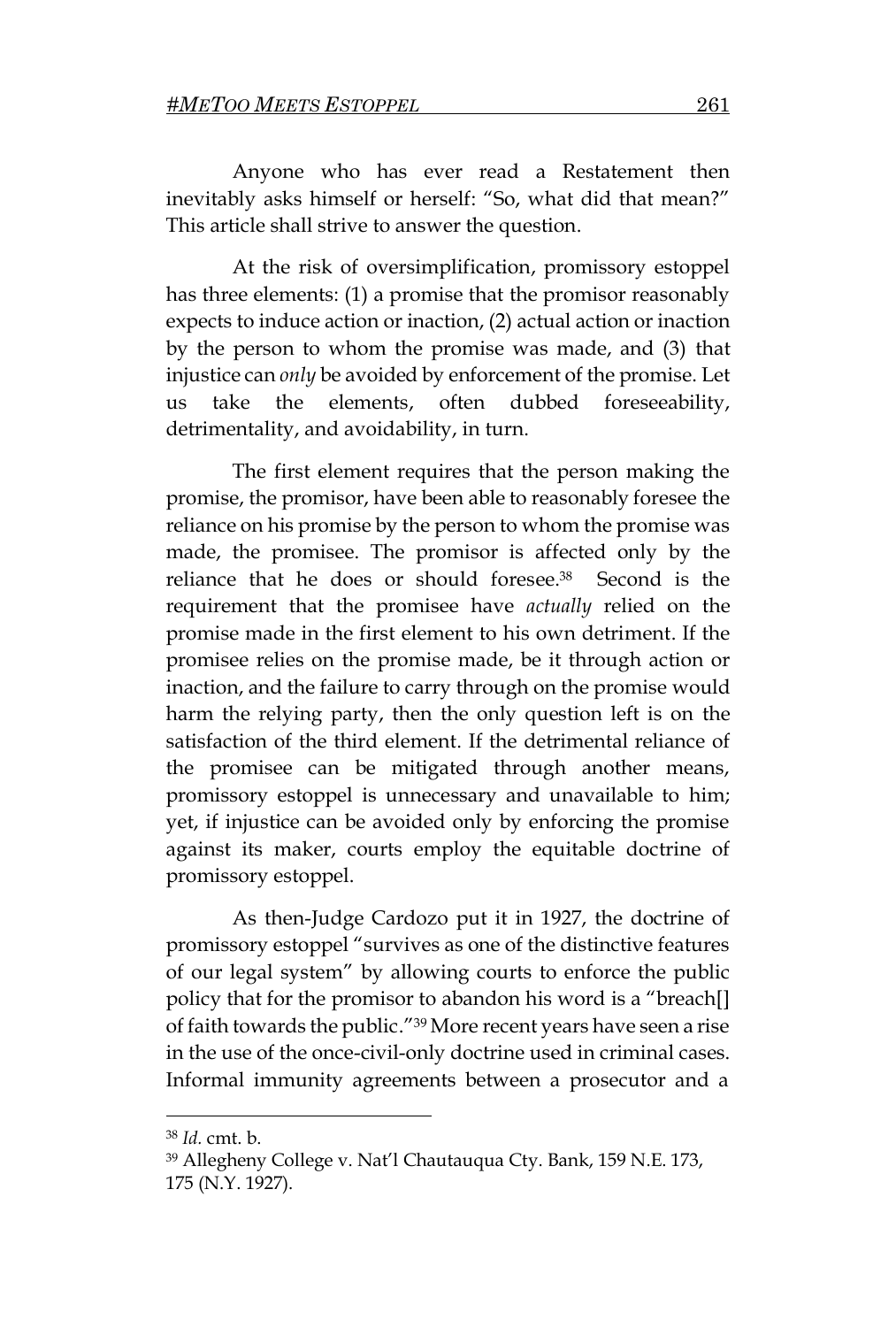defendant are judicially enforceable much as other contracts.<sup>40</sup> The obligations of such agreements are subject to the basic principles of contract law as well as principles of equity described above. Under some circumstances, a promise from a prosecutor may be enforced on equitable grounds rather than contract principles when a defendant detrimentally relies on the government's promise and sacrifices due process guarantees. And that is exactly what happened with Bill Cosby.

While much of the debate surrounding Mr. Cosby's appeal centered on whether then-D.A Castro and Mr. Cosby reached a formal agreement (as memorialized in a press release), Pennsylvania's highest court found the *post-hoc*  attempts to explain the alleged agreement or characterize it largely immaterial.<sup>41</sup> Focusing instead on principles of equity in the contract, the court looked at the elements of promissory estoppel. The court noted the District Attorney's "patent intent to induce Cosby's reliance upon the non-prosecution decision."<sup>42</sup> Indeed, the court found that Cosby's deposition testimony came from his reasonable belief that D.A. Castor's decision not to prosecute him meant that the potential risk of criminal punishment no longer existed<sup>43</sup>. Cosby actually relied, to his detriment, upon the assertion that he would not be prosecuted. <sup>44</sup> The deposition testimony provided Constand's civil attorneys with evidence of past use of drugs to facilitate sexual assaults. <sup>45</sup> This information hindered his ability to defend the suit.46 That met the first element of a promissory estoppel claim—actual reliance on a promise.

Contract law instructs us the next question we must ask is whether that reliance was reasonably expected by the

<sup>46</sup> *Id.* 

<sup>40</sup> State v. Howington, 907 S.W.2d 403, 405 (Tenn. 1995).

<sup>41</sup> *Cosby*, 2021 Pa. LEXIS at \*104.

<sup>42</sup> *Id*.

<sup>43</sup> *Id*. at \*111.

<sup>44</sup> *Id*. at \*112.

<sup>45</sup> *Id.*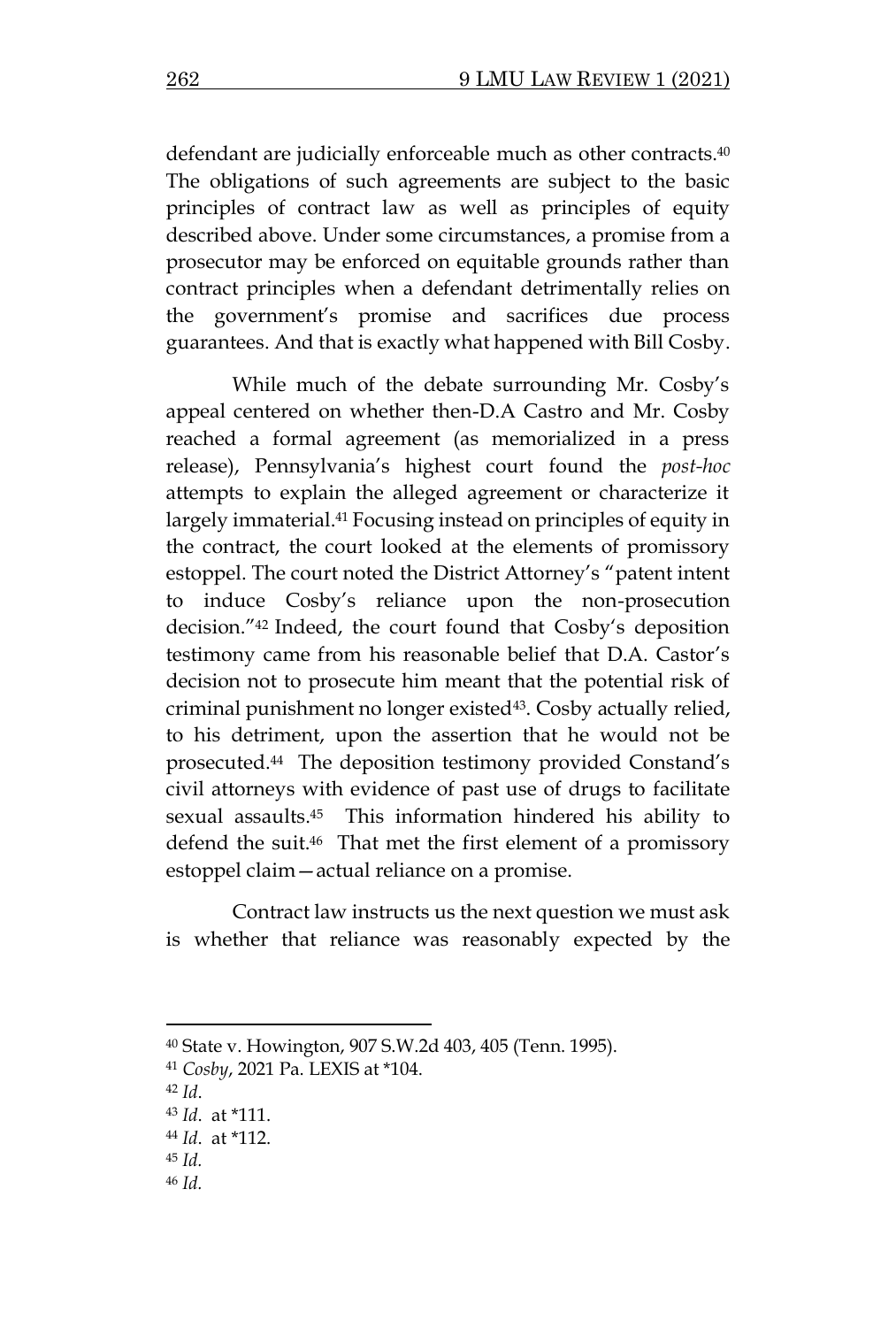promisor. <sup>47</sup> The Pennsylvania Supreme Court held that it was. The record, the court said, left no doubt that D.A. Castor reasonably expected, and in fact intended Mr. Cosby to waive his Fifth Amendment right. His actions were specifically designed to reach such a result.48 D.A. Castor expected and indeed hoped that Mr. Cosby would rely on the promise of nonprosecution to secure a favorable outcome in a future civil suit with Ms. Constand as a plaintiff.<sup>49</sup>

Finally, detrimental reliance requires a reasonable reliance by the promisee. The court examined whether Mr. Cosby's waiver of the Fifth Amendment privilege was a reasonable reliance on D.A. Castor's promise of nonprosecution.50 The court held Mr. Cosby relied on the advice of his counsel in deciding to waive his privilege as well as a promise of a public official. <sup>51</sup> This is a reasonable decision based on all available information and advice.<sup>52</sup> Indeed, Mr. Cosby's reliance must be reasonable because to hold otherwise would mean anyone in a similar position should disbelieve an elected district attorney's public statement and ignore the wisdom of his own counsel.<sup>53</sup> The court found such understanding of the word "reasonableness" untenable.<sup>54</sup> In other words, Mr. Cosby successfully proved each element of a claim of promissory estoppel. The use of his deposition testimony against him at a subsequent criminal trial was improper, and the appropriate remedy was specific performance—adherence to the agreement not to prosecute Mr. Cosby.55 Mr. Cosby walked free.

<sup>47</sup> RESTATEMENT (SECOND) OF CONTRACTS § 90(1) (AM. LAW INST. 1981). <sup>48</sup> *Cosby,* 2021 Pa. LEXIS at \*113. <sup>49</sup> *Id*. <sup>50</sup> *Id.* at \*113. <sup>51</sup> *Id.* at \*114. <sup>52</sup> *Id.*  <sup>53</sup> *Id.* at \*115. <sup>54</sup> *Id*. <sup>55</sup> *Id*. at \*120.